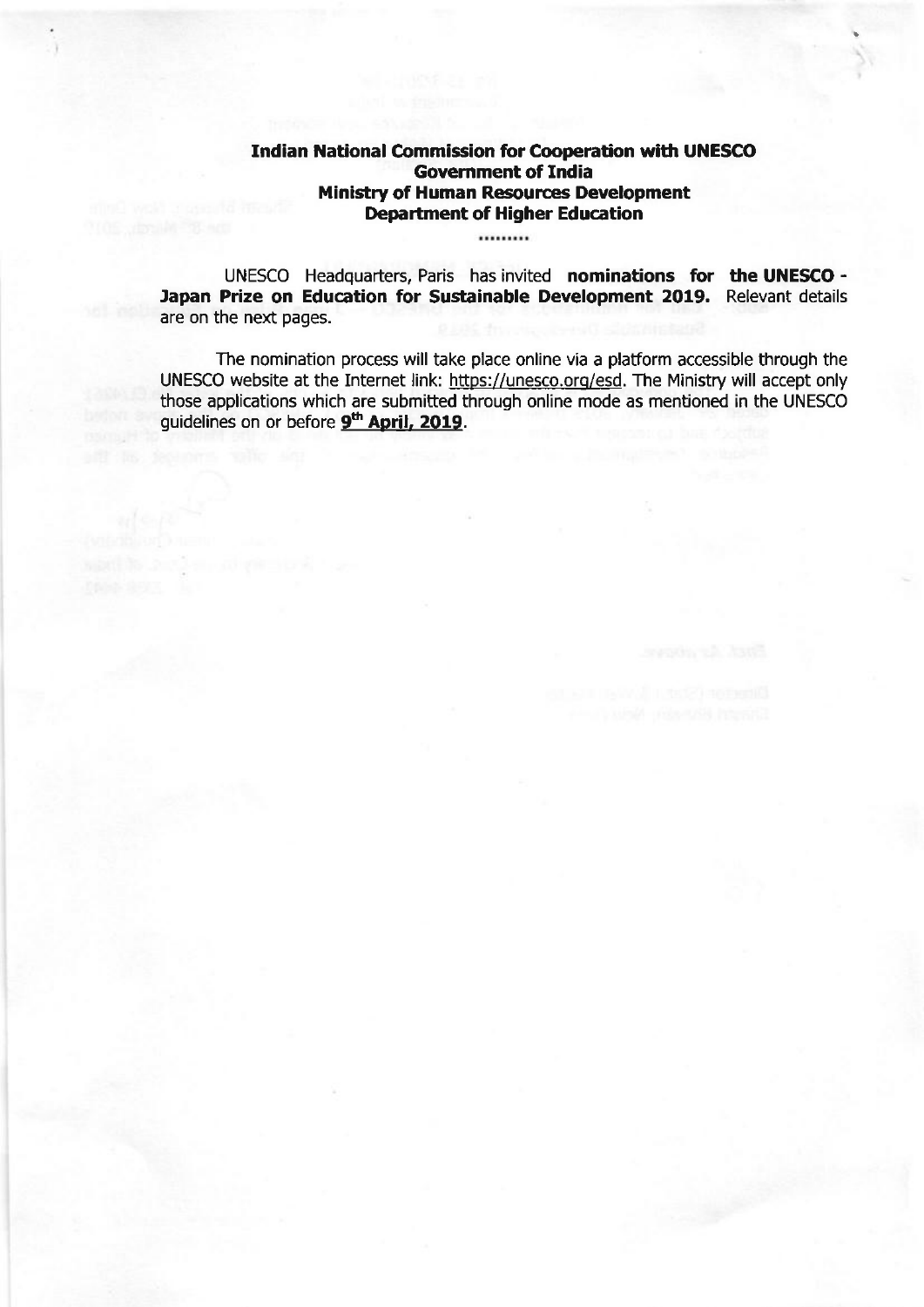

Réf.: CL/4261

# Subject: Call for nominations for thé UNESCO-Japan Prize on Education for Sustainable Development 2019

Dear Sir/Madam.

I am pleased to invite your Government to submit nominations for the fifth edition of thé UNESCO-Japan Prize on Education for Sustainable Development.

Generously funded by the Government of Japan, the Prize was established by the UNESCO Executive Board in October 2014 to reward individuals, institutions, organizations or other entities for exceptional projects and programmes in the field of Education for Sustainable Development.

The Prize aims to generate and scale-up inspiring action at all levels of education and learning, and contribute to the implementation of the Sustainable Development Goals.

Each of the three laureates will receive an award of US \$50,000. In addition, winners will be invited to join the Partner Networks of the Global Action Programme on Education for Sustainable Development, in order to tie long-term collaboration with UNESCO beyond the award ceremony.

The nomination process takes place online via a platform accessible through the UNESCO website, available at thé following link: http://unesco. org/esd

The online nominations should be received by UNESCO, in English or French, by midnight on 30 April 2019 at the very latest (Paris time, UTC+1).

UNESCO encourages Member States both to set up a national sélection process and to publicly announce the selected nominees.

Further information on the Prize, including a user guide for the online platform, and thé nomination process can be found at: https://en. unesco. org/prize-esd

To Ministers responsible for relations with UNESCO

www.unesco.org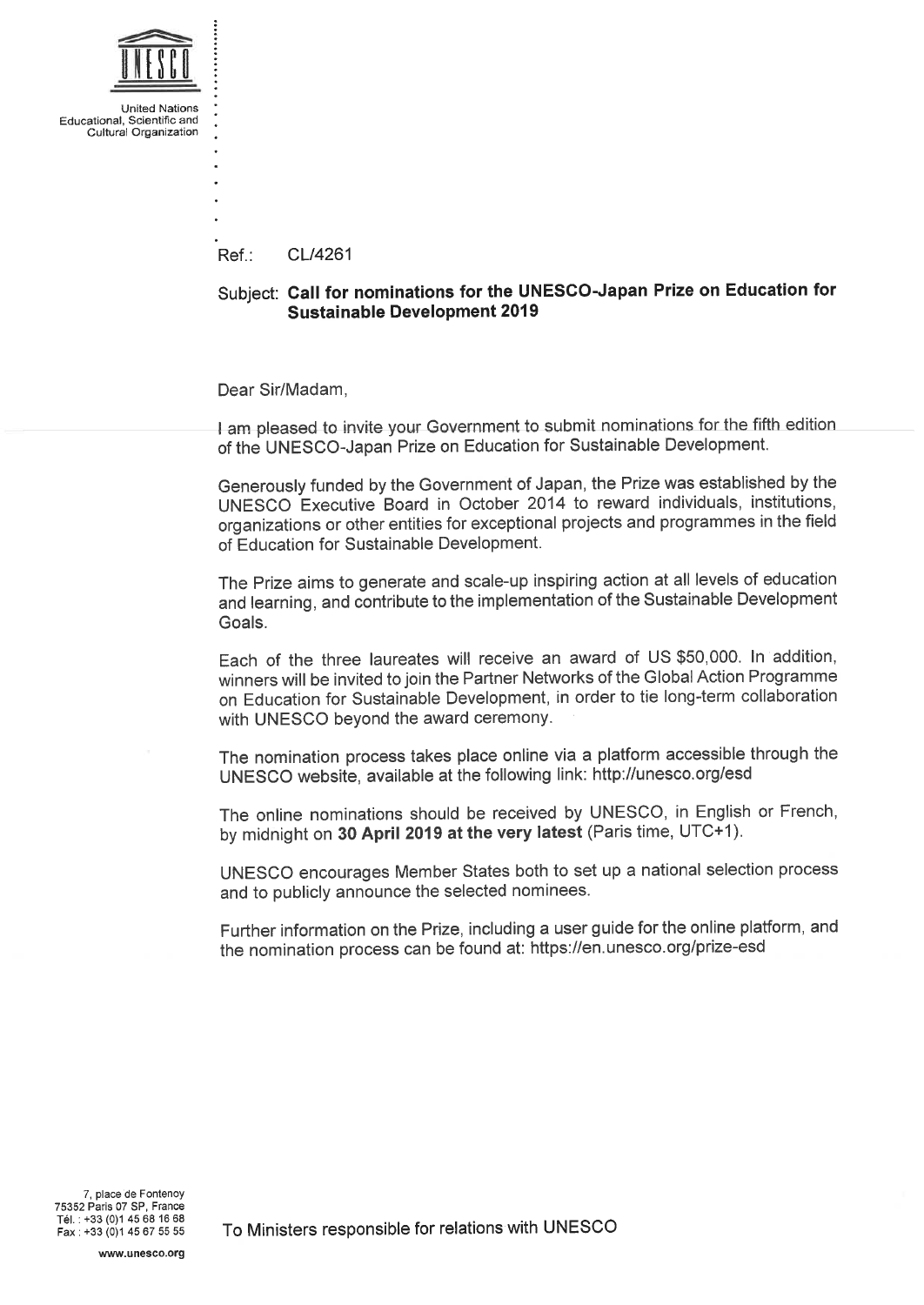The Secretariat of the Prize (Ms Miriam Tereick, Section of Education for Sustainable Development, Education Sector; tel.: +33 1 45 68 16 68; e-mail: esdprize@unesco. org) also remains at your disposai for any additional assistance.

Please accept, Sir/Madam, the assurances of my highest consideration.

Kudiee  $\mathbf{r}$ 

Audrey Azoulay Director-General

Enclosures:

Annex I: Explanatory note on the nomination process and form

Annex II: Statutes of the UNESCO-Japan Prize on Education for Sustainable **Development**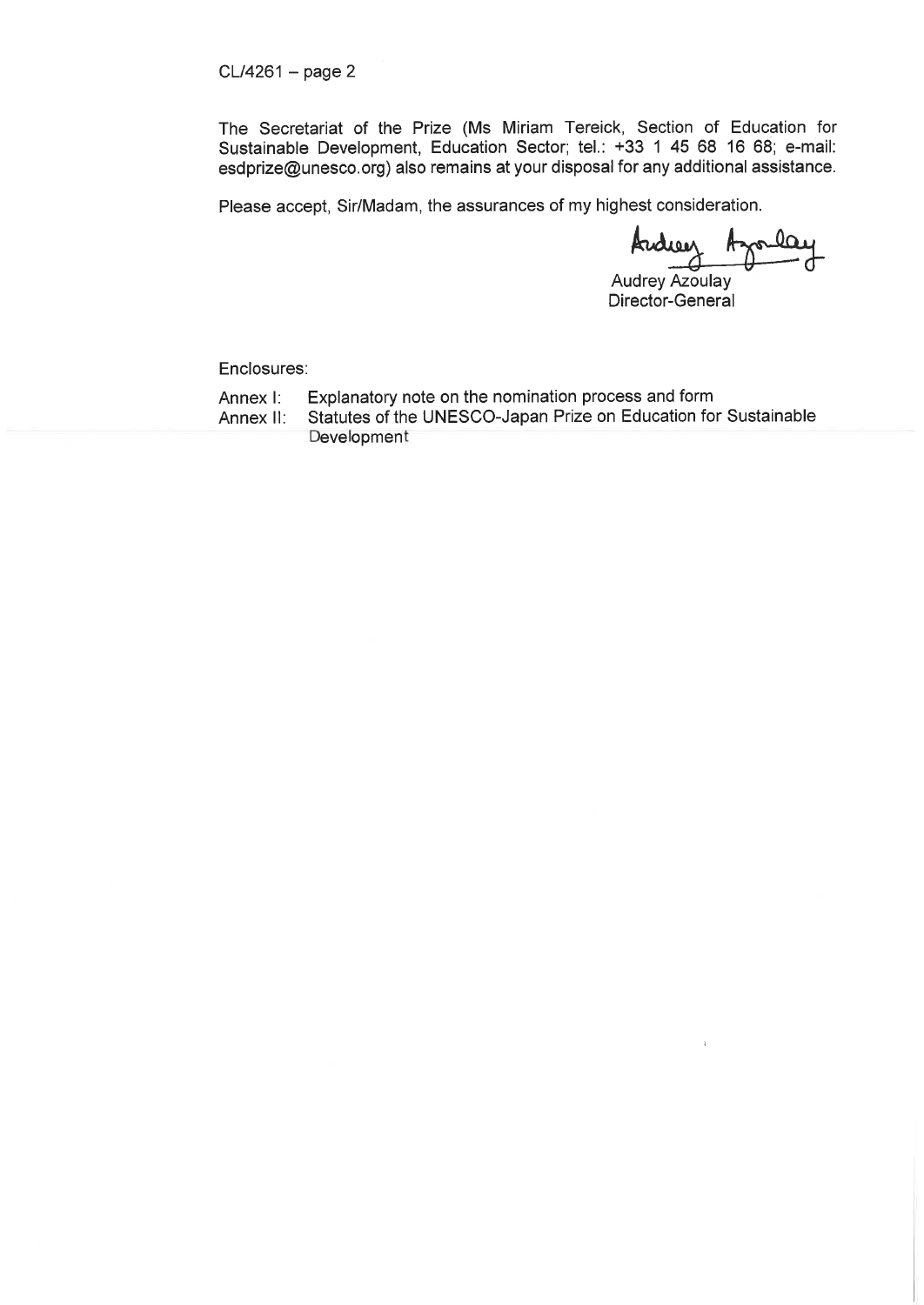ANNEX I



# Education for Sustainable Development (ESD) (ESD)*Explanatory note for the 201 2019call for nominations ominations*UNESCO-Japan Prize on

# A. Background

# *1) What is ESD?*

"ESD empowers learners to take informed decisions and responsible actions for environmental integrity, economic viability and a just society, for present and future generations, while respecting cultural diversity. It is about lifelong learning, and is an integral part of quality education. ESD is holistic and transformational education which addresses learning content and outcomes, pedagogy and the learning environment. It achieves its purpose by transforming society." (UNESCO Roadmap for implementing the Global Action Programme *on ESD, 2014)*

# *2) Establishment of the Prize*

Within the framework of the Global Action Programme (GAP) on ESD, the UNESCO-Japan Prize on Education for Sustainable Development honours individuals, institutions, organizations or other entities for outstanding projects or programmes in the field of ESD. The Prize was established by the UNESCO Executive Board at its 195th session, and officially announced at the UNESCO World Conference on ESD (November2014, 95th Aichi-Nagoya, Japan). It consists of three annual awards of US \$50,000 for each recipient, and was awarded for the first time in November 2015.

## B. Nominations

Nominations can be made by Governments of UNESCO Member States via their Permanent Delegation to UNESCO, and by Non-Governmental Organizations (NGOs) in official partnership with UNESCO. Nominations must focus on a specific ESD project or programme of the nominee. Each Permanent Delegation or NGO can make up to three nominations for any edition of the Prize.Self-nominations are not accepted.

# **C.** Eligibility and Selection Criteria

make up to three nominations for any edition of the Prize.Self-nominations are not accepted.<br> **C.** Eligibility and Selection Criteria<br>
The three winners will be selected by the Director-General of UNESCO on the basis of re by an independent international jury, consisting of five experts from all geographical regions. To be eligible, the project/programme of the nominee must:

- have already been running for at least four years
- **.** show presence of evidence of results and a high impact relative to the invested resources
- be replicable and scalable
- **•** show presence of evidence of **results** and a **high impact** relative to the invested resources<br>• be **replicable and scalable**<br>• contribute to **one or more of the five Priority Action Areas** of the GAP (advancing policy; learning and training environments; building capacities of educators and trainers; empowering and mobilizing youth; accelerating sustainable solutions at local level).

Eligible projects will then be assessed by the jury on the basis of the following three criteria:

# 1) Transformation: practices ESD as transformative education in support of *sustainable development, leading to individual and social change*

ESD is transformative education in that it empowers learners to transform themselves and the society they live in. The project/programme of the nominee should therefore enable learners to bring about changes for a more just, peaceful and sustainable world. This can mean, for example, taking action against climate change, changing one's consumption patterns, developing social entrepreneurship and sustainable learning and training environments; building capacities of educators and trainers; empowering and<br>mobilizing youth; accelerating sustainable solutions at local level).<br>ble projects will then be assessed by the jury on the

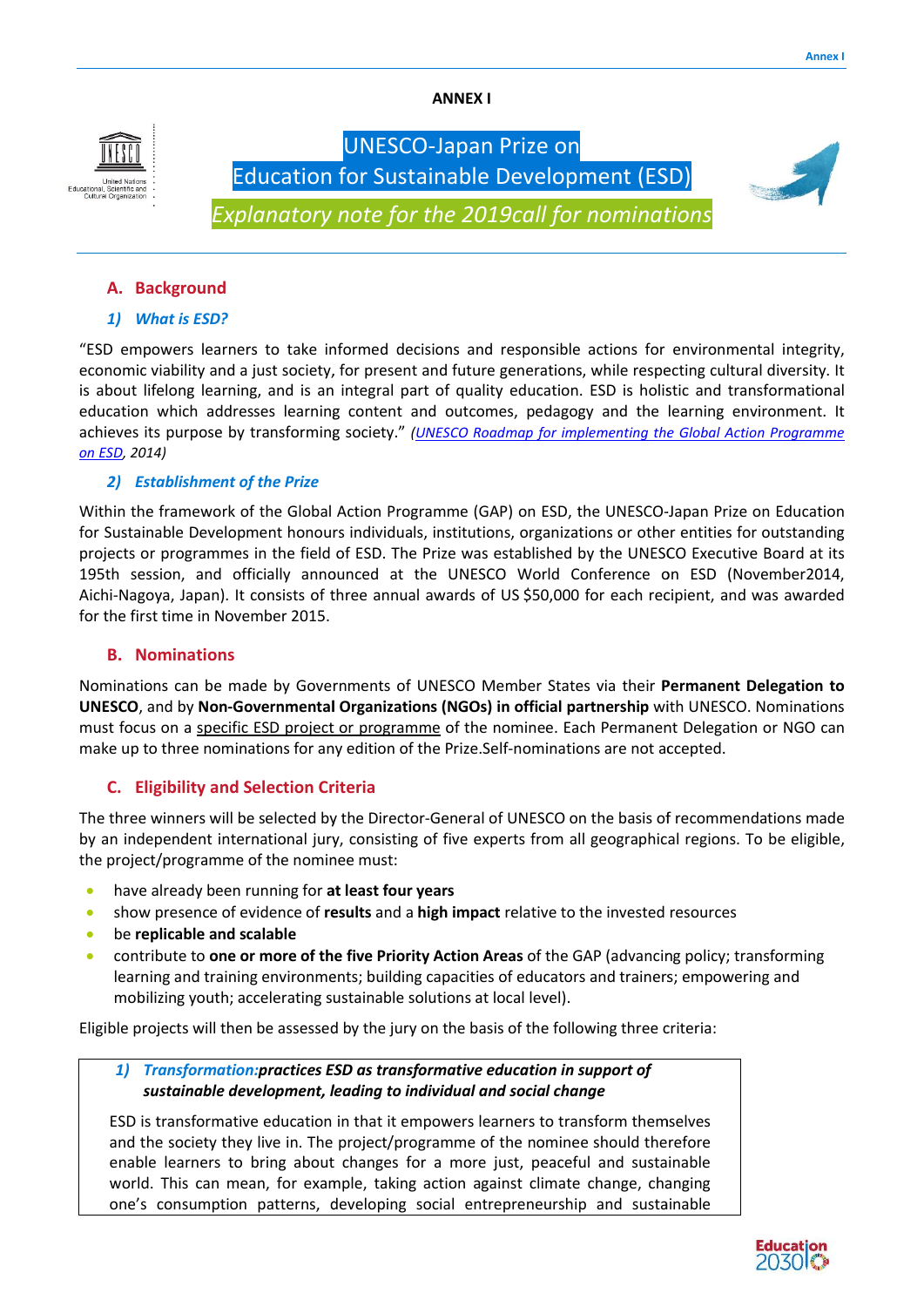livelihoods, or supporting those struggling against poverty.

# *2) Integration: addresses the three dimensions of sustainable development (society, economy, environment) in an integrated way*

Sustainable development calls for the integration of the social, economic and environmental dimensions of development. The project/programme of the nominee should be in line with this definition of sustainable development. It should address the three dimensions (society, economy, environment), and help learners understand the interdependence between them and act accordingly.

#### *3) Innovation:demonstrates an innovative approach to ESD*

Sustainable development requires going beyond 'business as usual' and 'out-of-thebox' thinking. The project/programme of the nominee should demonstrate an innovative and inspirational approach to ESD, be it in the themes it covers, the methodology it employs, or the way the learning environment is designed. Reaching out to sectors beyond education and working with new partners can also be a sign of innovation.

### D. Submission Procedure

- The nomination form must be completed online in **English or French** via a platform accessible through the UNESCO website under the following link: http://unesco.org/esd
- $\triangleright$  Nominations must be submitted online by the Permanent Delegation to UNESCO of the concerned Member State, or by an NGO in official partnership with UNESCO, through their official UNESTEAMS account.\*Self-nominations are not accepted.
- > Attention should be paid to presenting the project/programme of the nominee in a clear and structured way, following the instructions given in the form and respecting the indicated word limit.All supporting material (e.g. publications, photos, videos) must be transmitted electronically through the online system.
- $\triangleright$  Nominationshave to be submittedinthe online systemby the concerned Permanent Delegations to UNESCO or the NGO by midnight of 30 April 2019 (UTC+1, Paris time). Kindly note that each Permanent Delegation or NGO may not submit more than three nominations.

*\*Note for Member States only:*

- **Permanent Delegations** should access the platform with their generic account  $\left(\frac{hq}{d}\right)$  countryname).
- It is possible for National Commissions for UNESCO to access and complete the online form with their generic account as well (natcom\_countrycode). However, any nomination by a National Commission will need to be submitted by the Permanent Delegation of the respective Member State. An automatic notification message will be sent to the official e-mail address of the Delegation to this end.
- If a National Commission or Permanent Delegation to UNESCO wishes that the form be completed electronically by the candidates, UNESCO can create a UNESTEAMS account for each nominee. A request should be sent to esdprize@unesco.org by 15 April 2019. After completion of the online form by the nominee, the concerned National Commission and Permanent Delegation will receive a notification email and can review the nomination before submission to UNESCO by the Delegation.

#### *\*Note for NGOs in official partnership only:*

 NGOs in official partnership with UNESCO will need to request the creation of a UNESTEAMS account under this link: http://www.unesco.org/esdprize/register User accounts already created for previous editions of this or another UNESCO Prize remain valid.

Replies to Frequently Asked Questions can be found on the Prize website:http://en.unesco.org/prize-esd/faq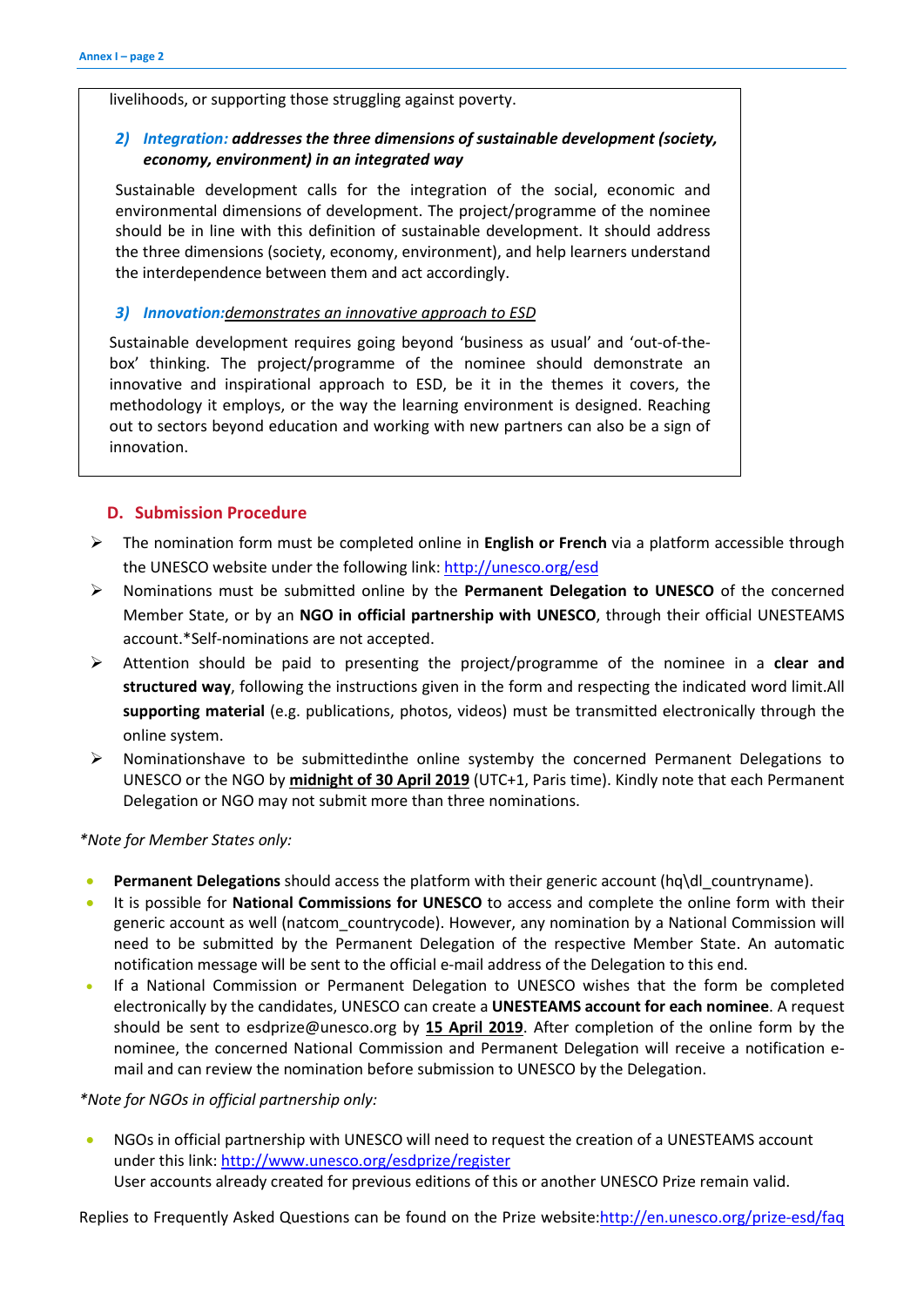For any other questions regarding the UNESCO-Japan Prize on ESD or the submission process, please contact the Secretariat of the Prize at the Section of Education for Sustainable Development at UNESCO: esdprize@unesco.org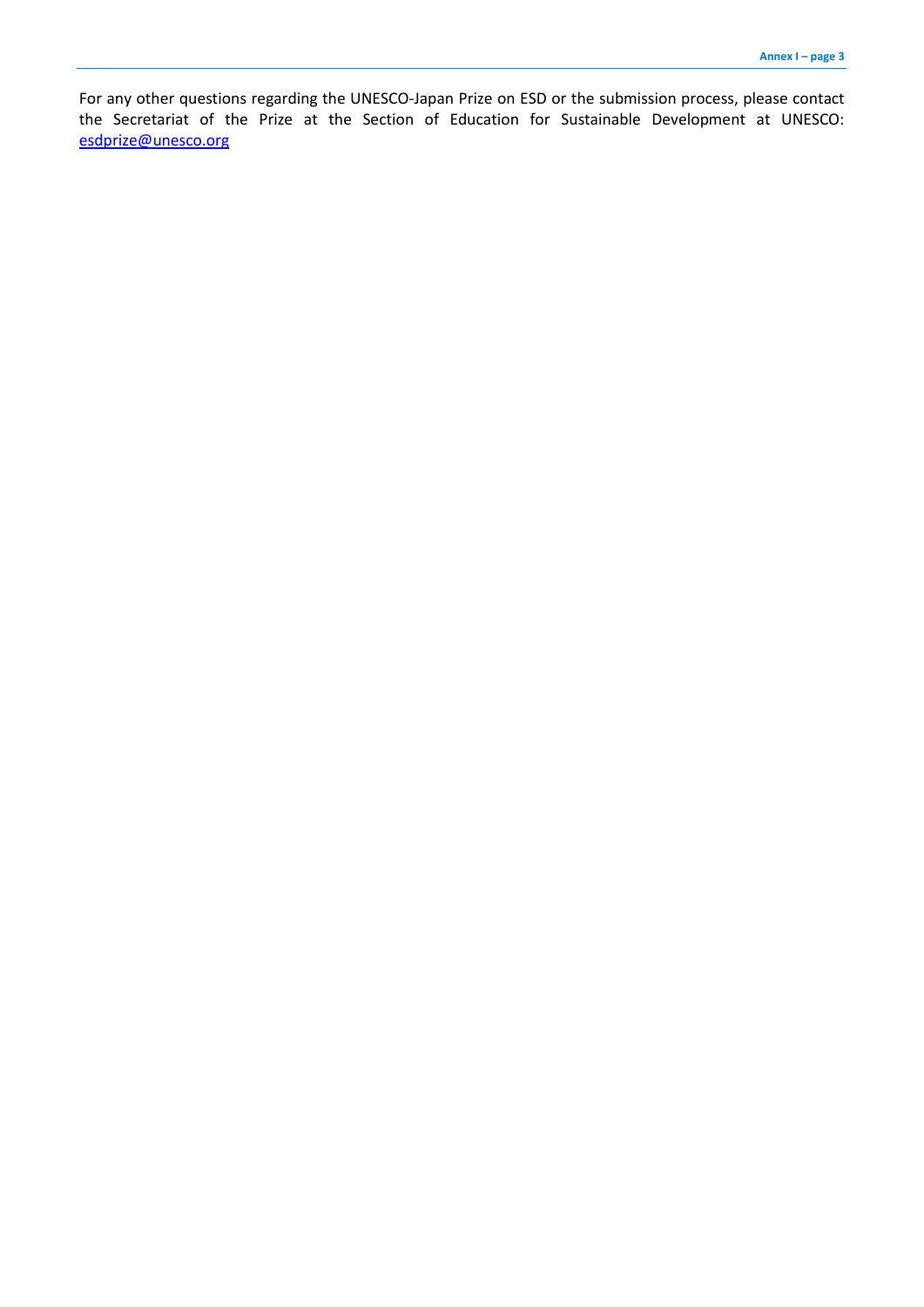# UNESCO-Japan Prize on Education for Sustainable Development

# 2019 Call for Nominations

# Nomination Form

This form is for information purposes only. All nominations must be submitted strictly onlinevia a platform accessible under this link: http://unesco.org/esd

Please present the project/programme of the nominee in a clear and structured way. *Kindly make sure that all boxes of the form are completed according to the theinstructions instructions given, respecting the indicated limit of characters (including spaces) spaces). Please note that any text exceeding thelimit will block the online submission.*



| <b>1. SUBMISSION</b>                                                                                   |                                                           |
|--------------------------------------------------------------------------------------------------------|-----------------------------------------------------------|
| Nomination submitted by:                                                                               |                                                           |
| Member State, Country:                                                                                 |                                                           |
| Non-Governmental Organization (NGO) in official partnership with UNESCO, Name:                         |                                                           |
| Name of submitting person: Function:                                                                   |                                                           |
| E-mail: Phone:                                                                                         |                                                           |
| Supporting statement by the nominator                                                                  |                                                           |
| [Please complete the following sentence in a maximum of 250 characters:]                               |                                                           |
| The nominee deserves to receive the UNESCO-Japan Prize on ESD because                                  |                                                           |
|                                                                                                        |                                                           |
|                                                                                                        |                                                           |
| The nominee and the nominator agree that, even if the nominated project is not selected as one of the  |                                                           |
| three prize-winners, a project summary and any photos provided via this form could be published on the |                                                           |
| UNESCO website as ESD good practices: $\Box$ Yes $\Box$ No                                             |                                                           |
|                                                                                                        |                                                           |
| 2. NOMINEE                                                                                             |                                                           |
| Type of nominee:                                                                                       | Individual                                                |
|                                                                                                        | Organization [Please specify type of organization:]       |
|                                                                                                        | Governmental body                                         |
|                                                                                                        | <b>International Organization</b>                         |
|                                                                                                        | Civil society organization                                |
|                                                                                                        | Private sector/business                                   |
|                                                                                                        | Media                                                     |
|                                                                                                        | Academia/research institution                             |
|                                                                                                        | <b>Education institution</b>                              |
|                                                                                                        | Other: [Please specify]                                   |
| Name of Nominee                                                                                        |                                                           |
| Name of contact person                                                                                 |                                                           |
| Function                                                                                               | [e.g. Director, Project Manager]                          |
| Email address                                                                                          |                                                           |
| Telephone                                                                                              | [with country code]                                       |
| Mobile number                                                                                          | [with country code]                                       |
| Postal address                                                                                         |                                                           |
|                                                                                                        |                                                           |
|                                                                                                        |                                                           |
| Nominee's country and region                                                                           |                                                           |
| Description of the Nominee                                                                             | [Please provide a summary description in a maximum of 700 |
|                                                                                                        | characters.]                                              |
|                                                                                                        |                                                           |
| Website                                                                                                |                                                           |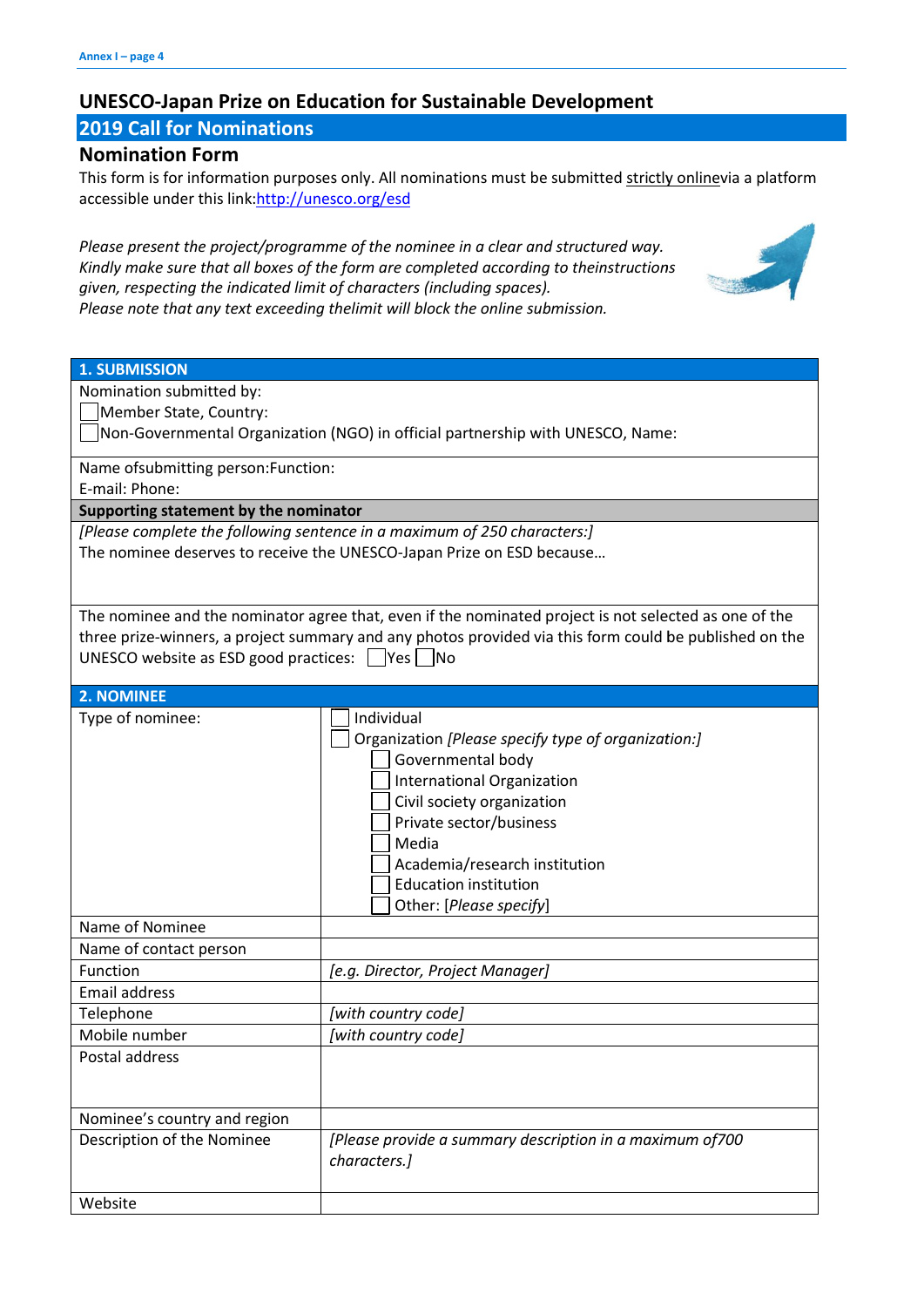# 3. PROJECT

a. Project title

## b. Project website

#### c. Project objective

*[Clearly state theoverall objective of the project in a maximum of 200 characters including spaces.]*

# d. Abstract

*[Summarize the project's outline and methodology in a maximum of900 characters.Please include all important information in a structured way.]*

# e. Contribution to the Global Action Programme on ESD (GAP)

| e. Contribution to the Giobal Action Programme on ESD (GAP)                                                |
|------------------------------------------------------------------------------------------------------------|
| Tick the Priority Action Area of the GAP to which the projectmainly contributes:                           |
| Advancing policy                                                                                           |
| Transforming learning and training environments (whole-institution approaches)                             |
| Building capacities of educators and trainers                                                              |
| Empowering and mobilizing youth                                                                            |
| Accelerating sustainable solutions at local level                                                          |
| f. Main target group(s)                                                                                    |
| Governments (National/Sub-national/Local)                                                                  |
| Intergovernmental organizations                                                                            |
| Civil society organizations                                                                                |
| <b>Business</b>                                                                                            |
| Media                                                                                                      |
| Academia/research institutions                                                                             |
| <b>Education institutions</b>                                                                              |
| Educators                                                                                                  |
| Youth                                                                                                      |
| Other: [Please specify]                                                                                    |
| g. Geographical coverage                                                                                   |
| International                                                                                              |
| Regional                                                                                                   |
| National                                                                                                   |
| Local                                                                                                      |
| Countries:                                                                                                 |
| h. Number of beneficiaries to date                                                                         |
| [Indicate the number of current and previous beneficiaries]                                                |
|                                                                                                            |
| i. Duration                                                                                                |
| [Indicate the start and expected end date. Please note that only projects having been running for at least |
| four years will be considered.]                                                                            |
| j. Funding                                                                                                 |
| [Explain the current and planned funding source(s) of the project in a maximum of 250 characters.]         |
|                                                                                                            |
| k. Annual project cost                                                                                     |
| [Specify the amount for 2018 in USD]                                                                       |

# l.Number of staff

*[Specify the number of staff involved in the project in 2018]*

# m. Future strategy

*[Clearly describe the future strategy of the project in a maximum of700 characters.Indicate information such as follow-up plan, scaling-up strategy, target groups, duration and budget.]*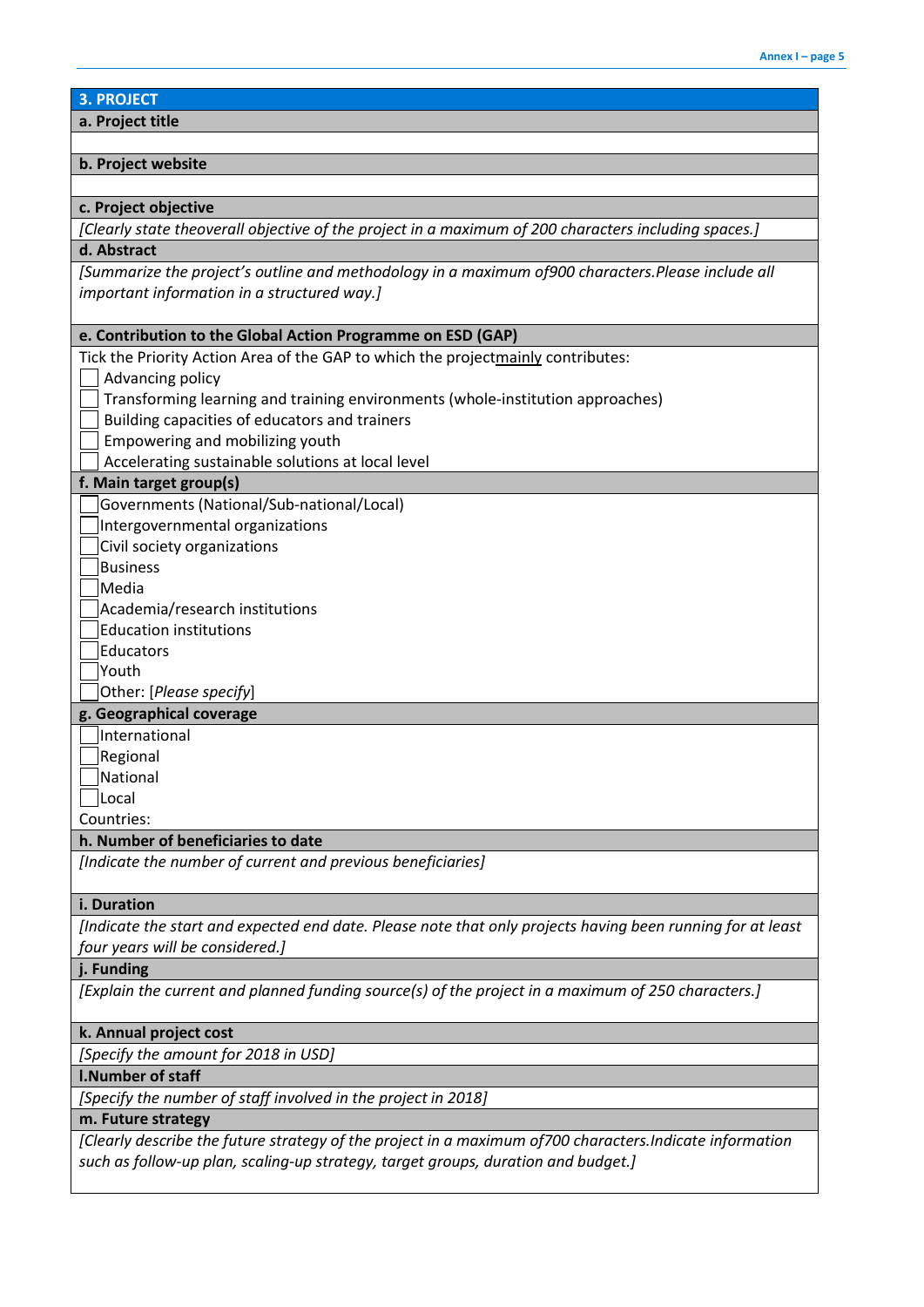### n. Achievements and impact

*[Provide evidence, in a maximum of 900 characters, of achievements and the impact that the project has had so far, using concrete information such as number and type of individuals or organizations trained, material or publications produced, press coverage, previous awards received,feedback or quotes by participants, number of views of the project website.]*

#### o. Contribution to the SDGs

*[Describe, in a maximum of 700 characters, how the project contributes to the implementation of one or several of the Sustainable Development Goals (SDGs).]*

### p. Transformation:

*[Describe how the projectpractices ESD as transformative education in support of sustainable development, in a maximum of900 characters. Transformative education means that ESD empowers learners to transform themselves and the society they live in. This can mean, for example, taking action against climate change, changing one's consumption patterns, developing social entrepreneurship and sustainable livelihoods, or supporting those struggling against poverty.]*

#### q. Integration:

*[Describe how the project addresses the three dimensions of sustainable development (society, economy, environment) in an integrated way,in a maximum of 900 characters.]*

#### r. Innovation:

*[Specify how the project demonstrates an innovative approach to ESD,in a maximum of 900 characters.]*

4. Supporting material

a. Web links (websites, publications, videos, photo galleries)

*[Provide up to 10 relevant web links with a short description.]*

b. Other supporting documents

*[To upload any supporting documents not available online, please use the "Attach File" function in the "EDIT" tab in the top left corner. Kindly note that attachments are limited to 350 MB.]*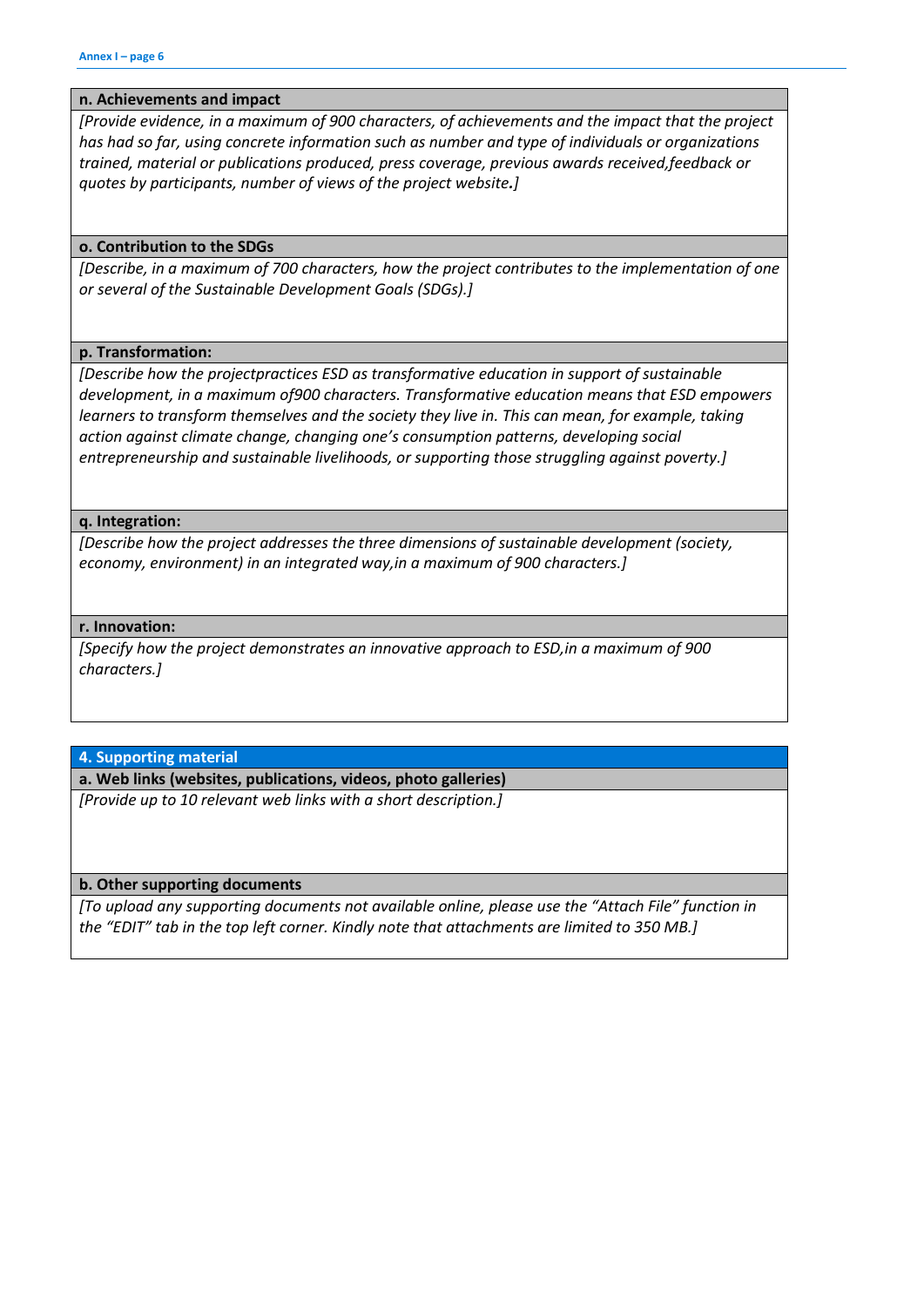# **Annex II**

# **STATUTES OF THE UNESCO-JAPAN PRIZE ON EDUCATION FOR SUSTAINABLE DEVELOPMENT**

(195 EX/Decision 11 Part II, October 2014)

## *Article 1 – Purpose*

The purpose of the UNESCO-Japan Prize on Education for Sustainable Development is to reward the outstanding efforts of individuals, institutions, organizations or other entities engaged in activities on Education for Sustainable Development (ESD), within the framework of the Global Action Programme on ESD (GAP) which was endorsed as a follow-up to the United Nations Decade of ESD by the 37th session of the General Conference (37 C/Resolution 12). The Prize rewards in particular activities that are innovative or have a high impact. The objective of the Prize is in conformity with UNESCO's policies, namely the Strategic Objective 2 of UNESCO's Mediumterm Strategy 2014-2021 (37C/4) "empowering learners to be creative and responsible global citizens" and the programme of the Organization in the field of ESD*.*

# *Article 2 – Designation, amount and periodicity of the Prize*

2.1 The Prize shall be entitled *"*UNESCO-Japan Prize on Education for Sustainable Development"*.*

2.2 The Prize shall be funded by the Government of Japan and shall consist of a total payment of US \$2,000,000 for its first five-year period (2015-2019), which shall cover both the monetary value of the Prize and the costs of administering the Prize. Any interest that may accrue will be added to the overall contribution.

2.3 All funds received and the interest accrued thereon shall be kept in a special interest-bearing account for the Prize.

2.4 The full staff support and operating/management costs of the Prize, including all costs related to the award ceremony and public information activities, estimated at US \$250,000 per year, shall be fully covered by the Government of Japan. To this end, the Director-General will determine a mandatory overhead cost amount to be applied and charged against the funds in the special account, which is to be established under the financial regulations for the Prize.

2.5 The Prize shall be awarded annually, initially for five years, starting from its 2015 edition. The Prize shall consist of three awards of US \$50,000 for each of the three recipients, each of which is considered to merit a Prize.

### *Article 3 – Qualifications of candidates*

Candidates shall have made significant contributions to ESD, focusing on one or more of the five Priority Action Areas of the Global Action Programme on ESD: (1) policy support, (2) wholeinstitution approaches, (3) educators, (4) youth and (5) local communities. Prizes may be conferred upon individuals, institutions, non-governmental organizations or other entities engaged in ESD.

## *Article 4 – Designation/Selection of the prize winners*

The three prize winners shall be selected by the Director-General of UNESCO on the basis of the assessments and recommendations made to him/her by a jury*.*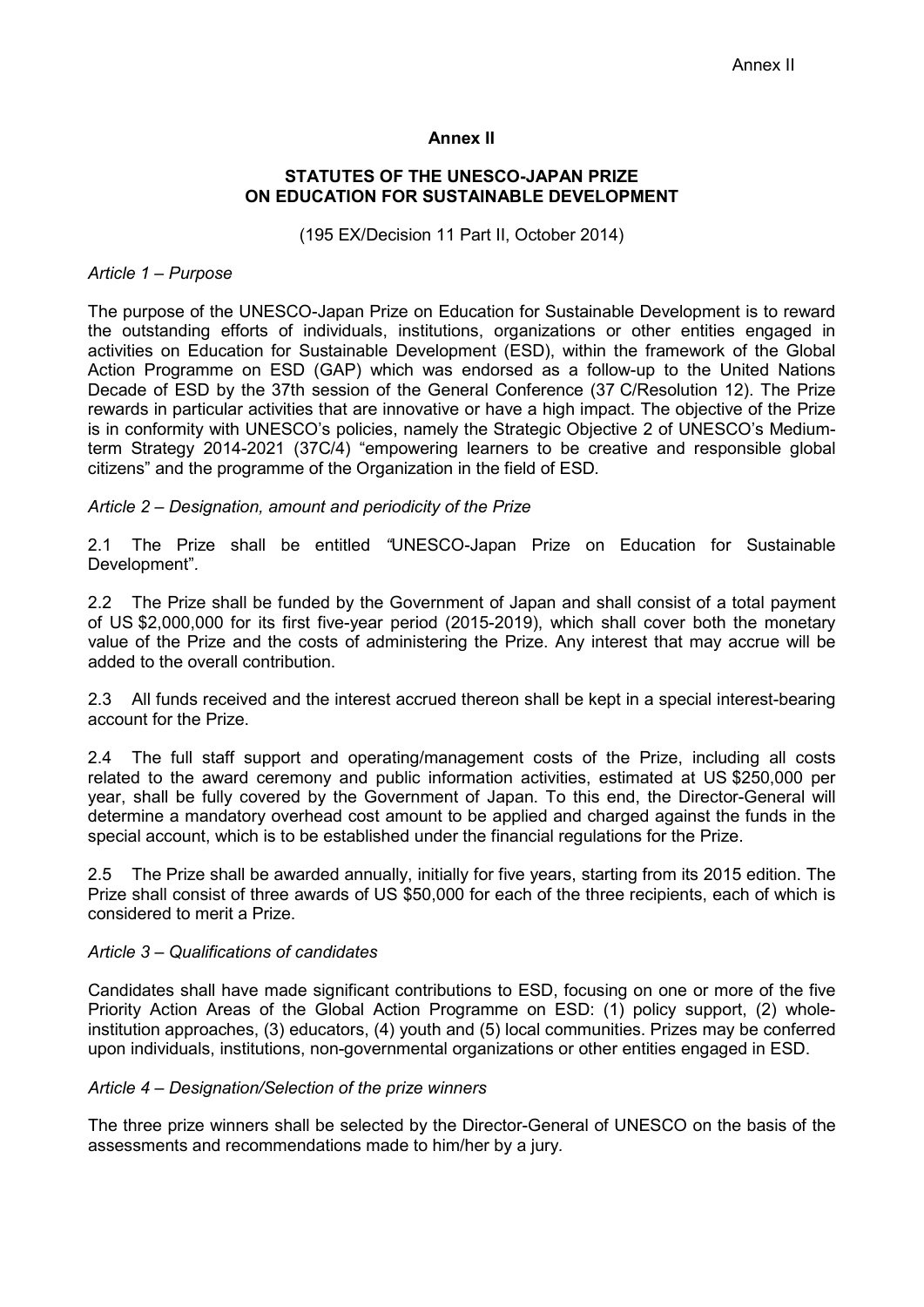# *Article 5 – Jury*

5.1 The Jury shall consist of a number of five independent members, being personalities with a recognized reputation in the field of ESD, while also taking into consideration the need for equitable geographical distribution, gender equality and the principle of non-payment of honoraria. They shall be appointed by the Director-General for an initial two year period, with the possibility of renewal for the remainder of the five-year period of the Prize. Representatives and alternates of Members of the Executive Board cannot be appointed as jurors. Jurors involved in a real or potential conflict of interest shall recuse themselves from further deliberations or be asked by the Director-General to do so. The Director-General may replace members of the jury for reason.

5.2 The Jury shall elect its own chair and deputy chair. Members shall receive no remuneration for their work, but will receive allowances for travel and accommodation, where required. A quorum of three jurors present will be required for jury deliberations to proceed. The working languages for deliberations of the jury shall be English and French.

5.3 The Jury shall conduct its business and deliberations in conformity with these Statutes and shall be assisted in the performance of its task by a member of the UNESCO Secretariat designated by the Director-General. Decisions shall be taken by consensus to the extent possible, and otherwise by secret ballot until a simple majority is obtained. A member shall not take part in a vote concerning a nomination from his or her country.

5.4 The Jury shall meet once every year.

5.5 The Jury shall send an assessment of nominations and accompanying recommendations to the Director-General of UNESCO no later than 31 July of the year of the award of the Prize.

# *Article 6 – Nomination of candidates*

6.1 When UNESCO has received the funding of the Prize, as indicated in Article 2 above, the Director-General of UNESCO shall officially invite the submission of nominations to the Secretariat of the Prize, by 30 April, from the governments of Member States, in consultation with their National Commissions, as well as from non-governmental organizations maintaining official partnerships with the Organization and active in relevant fields covered by the Prize.

6.2 Nominations shall be submitted to the Director-General by the governments of Member States, in consultation with their National Commissions, and by non-governmental organizations maintaining official partnerships with UNESCO. A self-nomination cannot be considered.

6.3 Each nomination shall be accompanied by a written recommendation, which shall include, in English or French, *inter alia*:

- (a) a description of the candidate's background and achievements;
- (b) a summary of the work or the results of the work, publications and other supporting documents of major importance, submitted for consideration;
- (c) a definition of the candidate's contribution to the Prize's objectives.

# *Article 7 – Procedure for the awarding of the Prize*

7.1 The Prize shall be awarded by the Director-General at an official ceremony held for that purpose on a date determined by the Director-General. UNESCO shall present to the prize winners a check for the amount of the Prize. UNESCO shall officially announce the names of the prize winners.